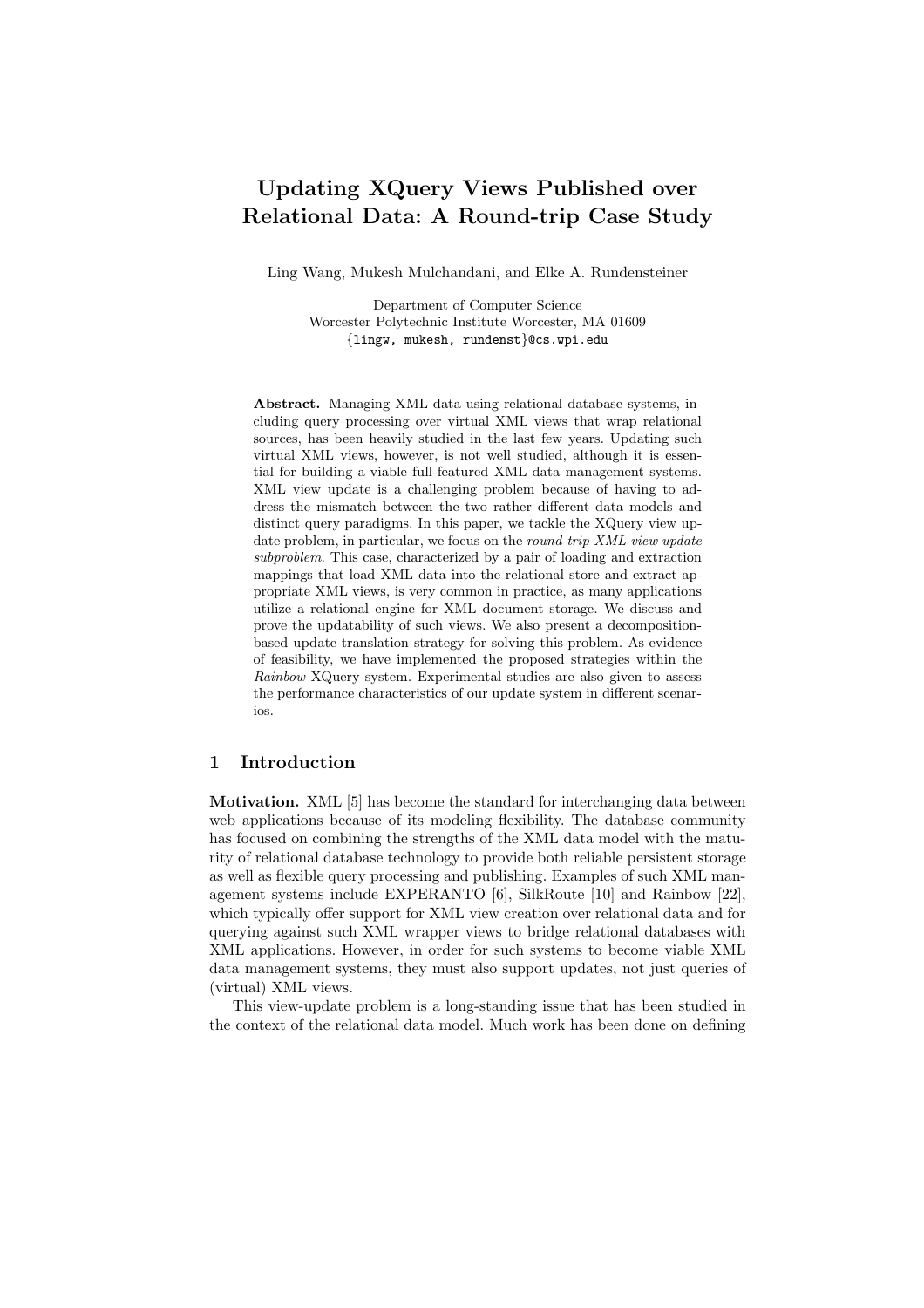what a correct translation entails [9] and how to eliminate ambiguity in translation [7, 2]. However, update operations have not been given too much attention yet in the XML context. [18] studies the performance of translated updates executed on the relational store, assuming that the view update is indeed translatable. Updating of virtual XQuery views comes with new challenges beyond those of relational views since we have to address the mismatch between the two data models (the flexible hierarchical XML view model and the flat relational base model) and between the two query languages (XQuery versus SQL queries).

In this paper, we characterize a common sub-case of the  $XQuery$  view update problem which we call the Round-trip XML View Update Problem (RXU). This is an important case since many XML applications use relational technology to store, query and update XML documents. Such systems require typically a two-way mapping to first load and then to extract XML out of the relational database. Hence, we refer to this as the "round-trip" case. In this paper, we show that the view update operations in this case are always translatable.

We present our framework named Rainfall for update translation of this round-trip problem. Due to there not yet being any standard update language, we have extended the XQuery grammar to support XML updates similar to [18]. We have implemented the proposed strategies for update decomposition, translation and propagation within the Rainbow XML data management system [22]. Experiments are also presented to compare update translation with the alternative, which would be the re-loading of the updated XML into the relational data store. We also assess various performance characteristics of our update solution.

Contributions. In summary, we make the following contributions in this paper:

- We characterize a subproblem of the general XML view update called roundtrip XML view update problem  $(RXU)$ , which is a common case in practice.
- We formally describe the view updatability for the RXU case and prove its correctness.
- We provide a decomposition-based update translation solution called  $Rain$ fall to translate XQuery updates on XML virtual views into a set of SQL-level updates.
- $-$  We implement our update solution within the  $Rainbow$  XML data management system to support the view update extension.
- We present a performance study conducted to assess our update translation strategy.

Outline. This paper is structured as follows. We briefly introduce the XML data model and XQuery update extension in Section 2. Section 3 characterizes the Round-trip XML view update problem, and discusses the view updatability in this case. We describe our decomposition-based update strategy and system implementation in Section 5 and evaluate these techniques in Section 6. Section 7 reviews related work while Section 8 concludes our work.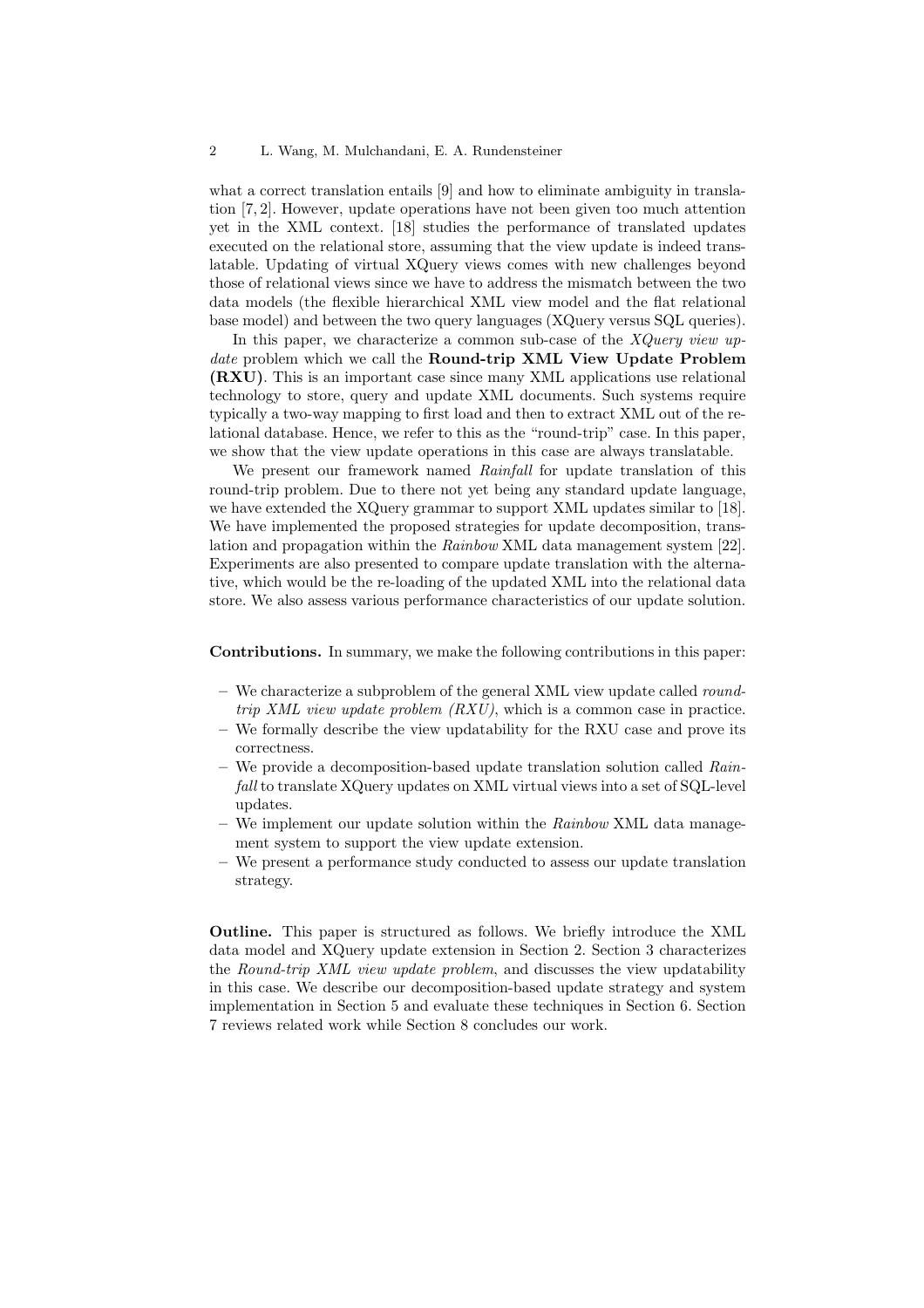### 2 Background

XQuery Views of Relational Data. XML (Extensible Markup Language) [5] is used both for defining document markup and for data exchange. XML Schema [19] is a standardized syntax used to represent the structure of XML documents. Figures 1 and 2 respectively show our running example of an XML schema and document representing a book list from an online book store application.

| <xs:schema bib"="" xmlns:xs="http://www.w3.org/2001/XMLSchema&gt;&lt;/th&gt;&lt;th&gt;&lt;/th&gt;&lt;/tr&gt;&lt;tr&gt;&lt;td&gt;&lt;math&gt;&lt;&lt;/math&gt;xs: element name="><td></td></xs:schema> |                                                             |
|-------------------------------------------------------------------------------------------------------------------------------------------------------------------------------------------------------|-------------------------------------------------------------|
| <xs:complextype></xs:complextype>                                                                                                                                                                     | <br>hib>                                                    |
| <xs:sequence></xs:sequence>                                                                                                                                                                           | $<$ book year="1994">                                       |
| <xs:elementname="book" maxoccurs="unbounded"></xs:elementname="book">                                                                                                                                 | <bookid>98001</bookid><br><title>TCP/IP Illustrated</title> |
| <xs:complextype></xs:complextype>                                                                                                                                                                     | <author></author>                                           |
| $<$ xs:sequence>                                                                                                                                                                                      | <aname>W. Stevens</aname>                                   |
| <xs:elementname="<b>bookid" type="xs:string" nillable="false"/&gt;</xs:elementname="<b>                                                                                                               | $<$ /author>                                                |
| <xs:elementname="title" nillable="false" type="xs:string"></xs:elementname="title">                                                                                                                   | <publisher></publisher>                                     |
| <xs:elementname="author"></xs:elementname="author">                                                                                                                                                   | <pname>Addison-Wesley</pname>                               |
| $<$ xs:complexType>                                                                                                                                                                                   | <location>San Francisco</location>                          |
| <xs:sequence></xs:sequence>                                                                                                                                                                           |                                                             |
| <xs:elementname="aname" maxoccurs="unbounded" type="xs:string"></xs:elementname="aname">                                                                                                              | <review><br/>One of the best books on TCP/IP.</review>      |
| $\langle x$ s:sequence>                                                                                                                                                                               |                                                             |
|                                                                                                                                                                                                       |                                                             |
|                                                                                                                                                                                                       | $<$ book year="1992">                                       |
| <xs:elementname="publisher"></xs:elementname="publisher">                                                                                                                                             | <bookid>98002</bookid>                                      |
| <xs:complextype></xs:complextype>                                                                                                                                                                     | <title>Programming in Unix</title>                          |
| <xs:sequence></xs:sequence>                                                                                                                                                                           | <author></author>                                           |
| <xs:elementname="pname" type="xs:string"></xs:elementname="pname">                                                                                                                                    | <aname>Bram Stoker</aname>                                  |
| <xs:elementname="location" type="xs:string"></xs:elementname="location">                                                                                                                              | $<$ /author>                                                |
| $\langle x$ s:sequence>                                                                                                                                                                               | <publisher><br/><pname>Addison-Wesley</pname></publisher>   |
| $\langle x$ s:complexType>                                                                                                                                                                            | <location>Boston</location>                                 |
|                                                                                                                                                                                                       |                                                             |
| <xs:elementname="review" nillable="true" type="xs:string"></xs:elementname="review">                                                                                                                  | <review></review>                                           |
| $\langle x$ s:sequence>                                                                                                                                                                               | A clear and detailed discussion of UNIX programming.        |
| <xs:attributename="year" type="xs:string" use="required"></xs:attributename="year">                                                                                                                   |                                                             |
| $\langle x$ s:complexType>                                                                                                                                                                            | $<$ /book $>$                                               |
|                                                                                                                                                                                                       | <br>$<$ /bib>                                               |
| $\langle$ xs:sequence>                                                                                                                                                                                |                                                             |
|                                                                                                                                                                                                       |                                                             |
|                                                                                                                                                                                                       |                                                             |
|                                                                                                                                                                                                       | <b>Fig. 2.</b> Example XML data                             |

Fig. 1. Example XML schema

Many XML applications use a relational data store by applying loading strategy such as [17, 8]. Figures 3 and 4 show an example relational database generated from the XML schema and data of our running example using a shared inlining loading strategy  $[17]$ . The basic XML view, called *Default XML View*, is a one-to-one mapping to bridge the gap between the two heterogeneous data models, that is the XML (nested) data model and relational (flat) data model. Each table in the relational database is represented as one XML element and each of its tuples as subelements of this table element. Figure 5 depicts the default XML view of the database (Figure 3).

A default XML view explicitly exposes the tables and their structure to the end users. However, end users often want to deal with an application specific view of the data. For this reason, XML data management systems provide a facility to define user-specific view capabilities on top of this default XML view, called a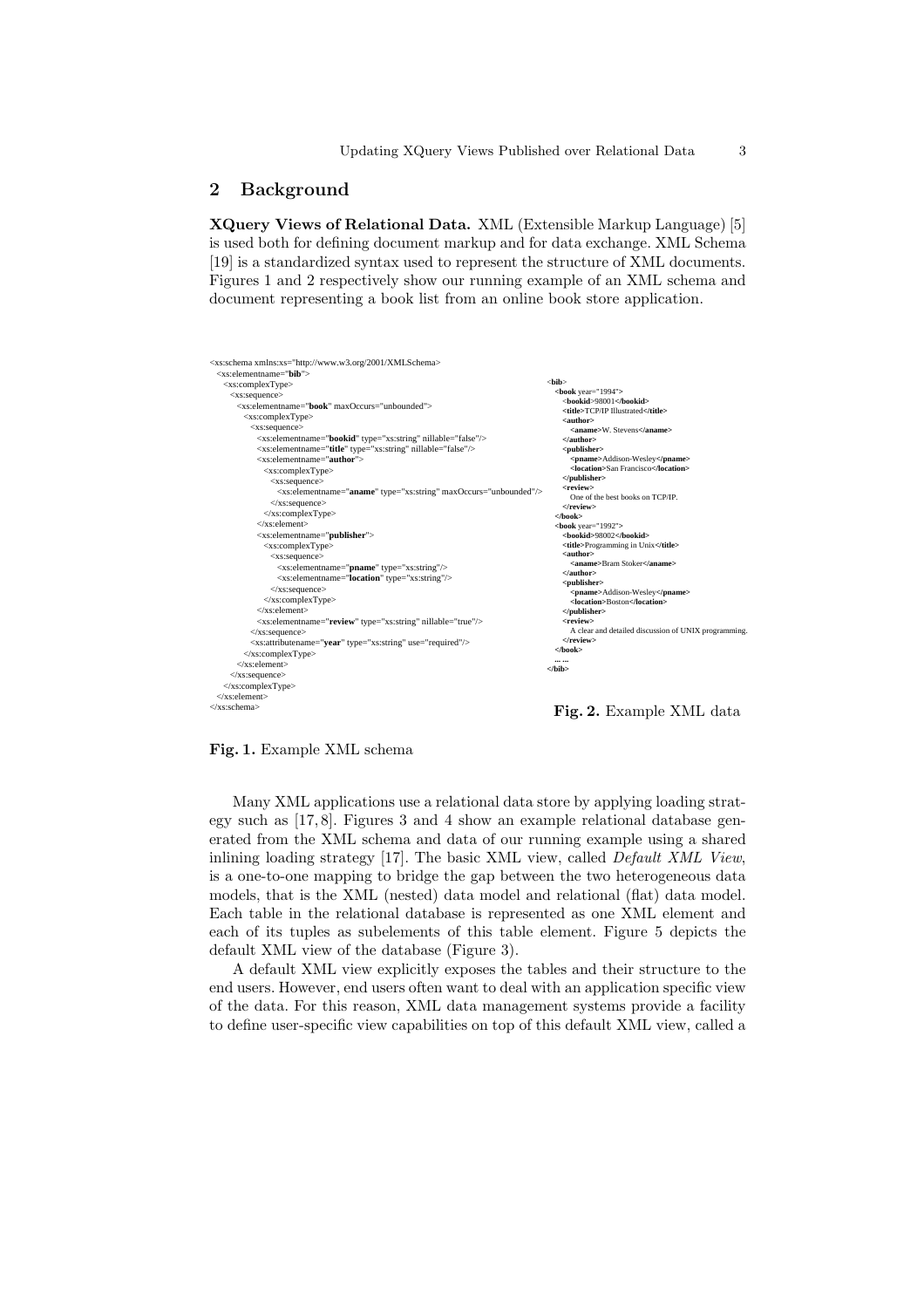

Fig. 3. Relations in database



virtual view. Such a virtual view can be specified by an XQuery expression, then called a view query. Several recent systems such as XPERANTO [6], SilkRoute [10] and Rainbow [22] follow this approach of XML-to-Relational mapping via defining XML views over relational data. An XML query language, such as XQuery proposed by World Wide Web Consortium (W3C), can be used both to define such views and also to query them. Figure 6 shows the view query defining a virtual view identical to the originally loaded XML document in Figure 2.

XQuery Updates. Although W3C is adding update capabilities to the XQuery standard [20], currently no update language for XML has yet been standardized. For our work, we thus adopt an extension of the XQuery language syntax with update operations that follows [18]. XQuery is extended with a FLWU expression composed of  $FOR...LET...WHERE...UPDATE$  clauses (Figure 7). Figure 8 shows an example Insert update, which inserts a new book element into the (virtual) view defined in Figure 6.

# 3 Round-Trip XML View Update Problem

#### 3.1 Definition of the Round-Trip XML View Update Problem

The general XQuery view update problem can be characterized as follows. Given a relational database and an XQuery view definition over it, can the system decide if an update against the view can be translated into corresponding updates against the underlying relational database without violating any consistency. And, if it translatable, then how would this translation be done.

Given the general problem definition as above, we now focus on one important case which we name the round-trip XML view update problem. Given an XML schema and a valid XML document, by using a suitable loading algorithm, such as inlining [17], edge or universal [8], accompanied with a constraint-preserving mapping such as described in [14], assume we built a relational database. We call it a structured database. Further we specify an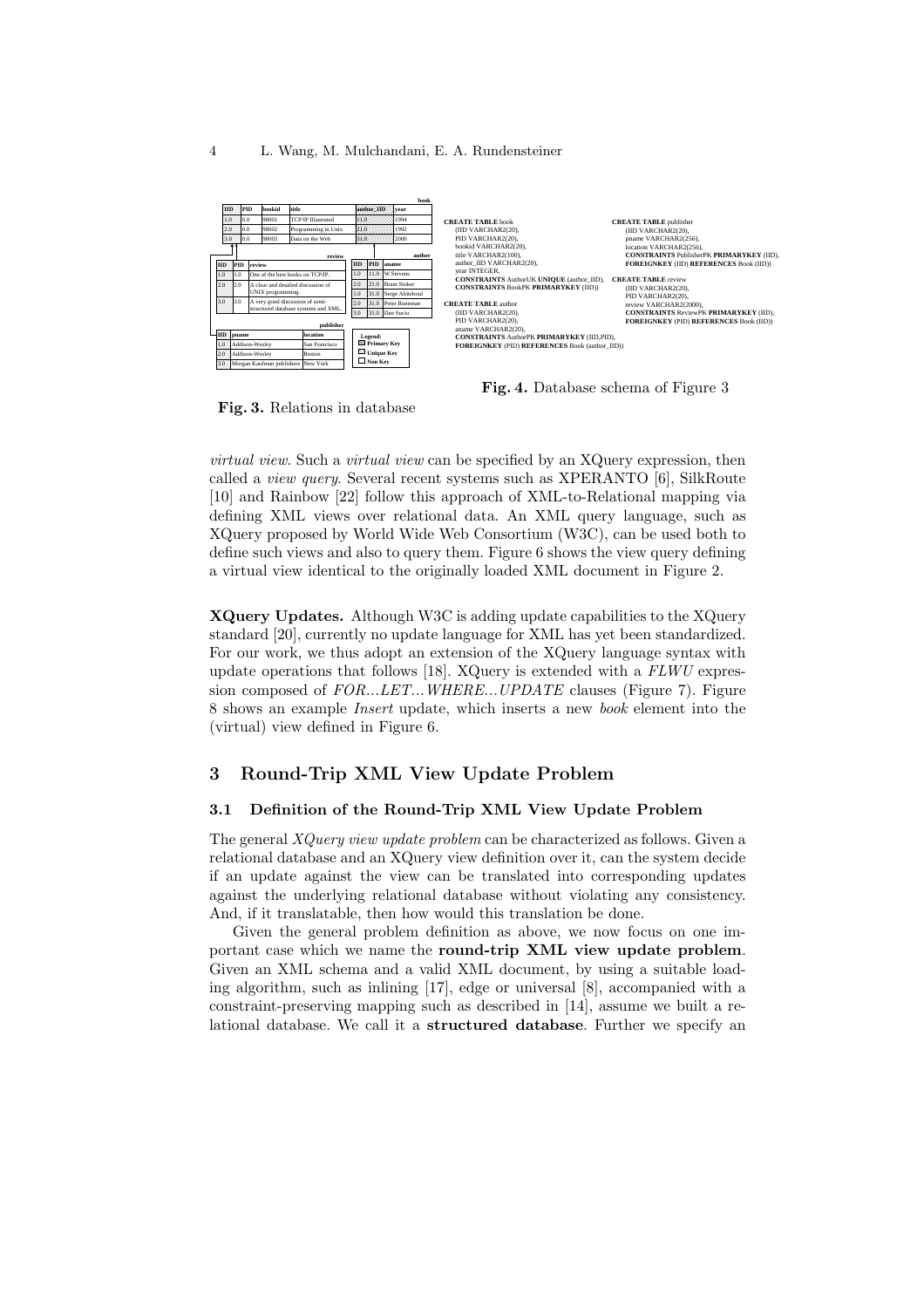```
\epsilonDBS
    \simbook\sim<row>
            <IID>1.0</IID>
             <PID>0.0</PID><br><bookid>98001</bookid>
            <title>TCP/IP Illustrated</title>
             <author_IID>11.0</author_IID>
            <year>1994</year>
        \epsilon/row
    < book
    <author>
        <row:
            \langleIID>1.0\langleIID:
            \langlePID>11.0\langlePID>
               aname>W. Stevens</anam
        \langlerow\rangle...
   </author>
    <publisher>
        </row>
            <IID>1.0</IID>
             <pname>Addison-Wesley</pname>
<location> SanFrancisco</location>
        <row></publisher>
    <review>
         <row>
<IID>1.0</IID>
            <PID>1.0</PID>
            <review>
                One of the best books on TCP/IP
            \langlereview>
        \epsilon/row\sim</review>
</DB>
```

```
\mathsf{<}hih\mathsf{<}FOR $book in document("default.xml")/book/row
RETURN{
    <book year=$book/year/text()>
        <bookid>$book/bookid/text()</bookid>,
        <title>$book/title/text()</title>,
        <author>
            FOR $aname in document("default.xml")/author/row
             WHERE $book/author IID = $aname/PID
            RETURN{
                 <aname>$aname/aname/text()</aname>}
         </author>,
         FOR $publisher in document("default.xml")/publisher/row
WHERE $book/IID = $publisher/IID
        RETURN{
             <publisher>
                 <pname>$publisher/pname/text()</pname>,
<location>$publisher/location/text()</location>
             </publisher>},
        FOR $review in document("default.xml")/review/row
        WHERE $book/IID = $review/PID
        RETURN{
             <review>
                $review/review/text()
            </review>}
    </book>
}
</bib>
```
Fig. 5. Default XML view of database shown in Figure 3

Fig. 6. Virtual XQuery view over default XML view shown in Figure 5 producing the XML data in Figure 2

XML view query on this *structured database* using an XQuery expression, which constructs an XML view with the content identical to the XML document that had just been supplied as input to the loading mapping. We call this specialpurpose view query an extraction query. We then can extract a view schema by analyzing the extraction query semantics and the relational database schema. Thus the view has the same content and schema as the original XML document which had just been captured by the relational database. We call this special view a twin-view. The problem of updating the database through this twin-view is referred to as the round-trip XML view update problem (Figure 9).

#### 3.2 Characterization of the XML Loading

As defined above, RXU is closely related with the loading procedure of the XML document and schema into the relational database. To address the influence of the loading strategy on the view updatability, we hence now study the loading strategy characteristics for the RXU case. Many XML loading strategies have been presented in the literature [14, 17, 8]. Not only the XML document, but also the XML schema is typically captured in this procedure, which are called data and constraint information respectively.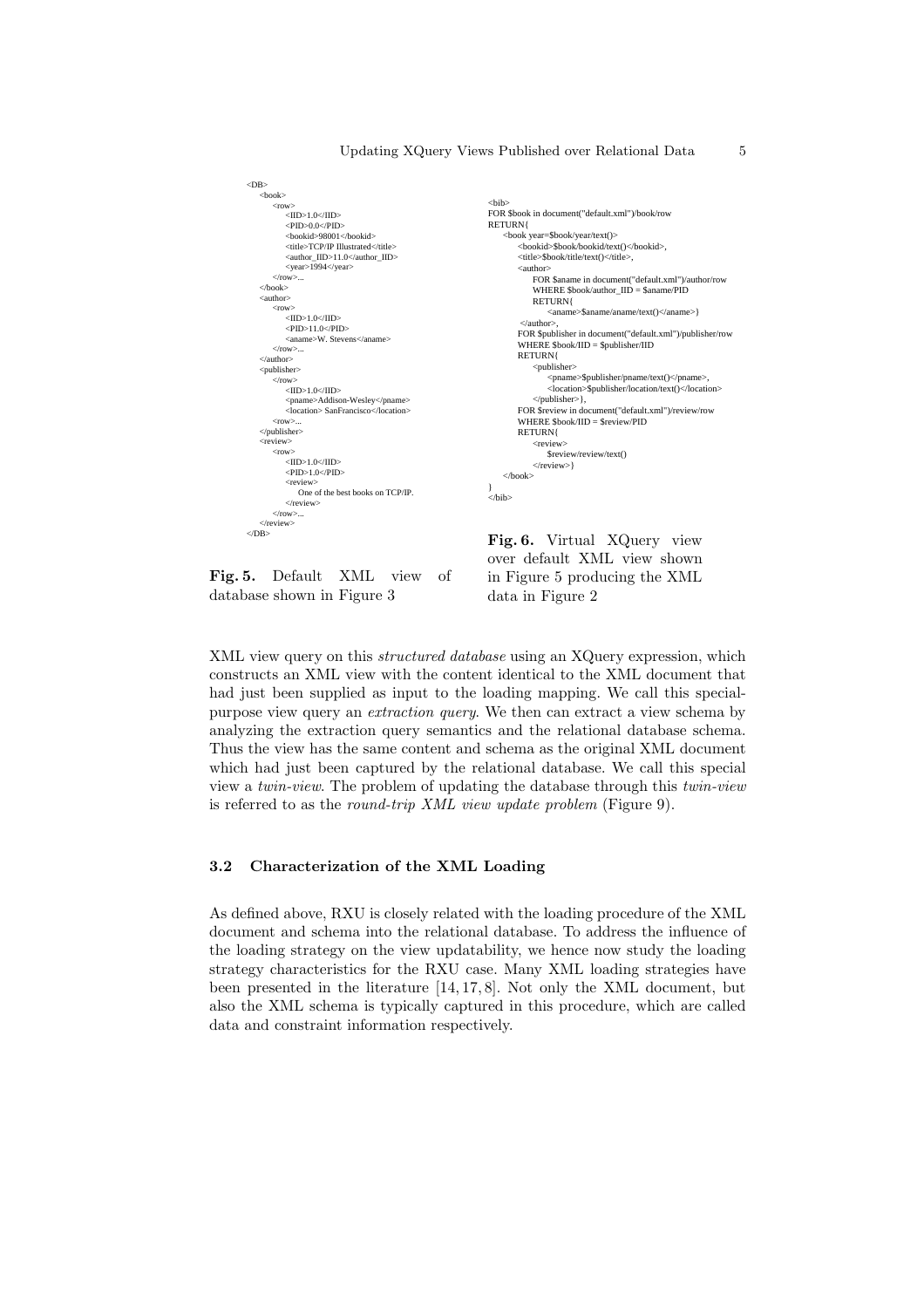```
FOR $binding1 IN Xpath-expr,...
LET $binding := Xpath-expr, ...
WHERE predicate1, ...
updateOp, ...
Where undateOn is defined in EBNF as :
UPDATE $binding {subOp {, subOp}* } and subOp is:
DELETE $child |
RENAME Schild To new_name
INSERT ( $bind [BEFORE | AFTER $child]
        | new_attribute(name, value)
        | new_ref(name, value)
| content [BEFORE | AFTER $child] ) |
REPLACE $child WITH ( new_attribute(name, value)
               | new_ref(name, value)
               | content ) |
FOR $sub_binding IN Xpath-subexpr, ...
WHERE predicate1, ... updateOp.
                                                                       FOR $root in document("view.yml")
                                                                       UPDATE $root {
                                                                         INSERT
                                                                          <book year="1995">
                                                                            <br/>bookid>98004</bookid>,
                                                                            <title>"Languages and Machines"</title>,
                                                                            <author>
                                                                               <aname>"Thomas A. Sudkamp"</aname>
                                                                            </author>,
                                                                            <publisher>
                                                                               <pname>"Addison Wesley Longman, Inc."</pname>,
                                                                               <location>"Boston"</location>
                                                                            </publisher>,
                                                                            \simreview\sim"An Introduction to the theory of Computer Science"
                                                                             </review>
                                                                          </book>
                                                                       }
```






Fig. 9. Round-Trip Update Problem

Fig. 10. Tree representation for XML document shown in Figure 2

Data Loading Completeness. The XML (nested) data structure is distinct from the relational (flat) data model. Thus the loading procedure must translate from one model (structure) to the other. The completeness of data loading is important in RXU since the twin-view requires exactly the same content as the original document , independent on whatever we may do to the structure.

**Definition 1.** Given an XML document  $D_x$ , a loading L generates a resulting relational database instance  $D_r$ , denoted by  $D_x \stackrel{L}{\longrightarrow} D_r$ . L is a lossless data loading iff  $\exists L'$  such that  $D_r \stackrel{L'}{\longrightarrow} D_x$  holds true.

Figure 10 is a tree structured representation of the XML document in Figure 2, while Figure 3 is a structured database resulting from applying the inlining loading to that XML document. The extraction query in Figure 6 will generate the *twin-view* from the *structured database* of Figure 3. Thus this loading is a lossless data loading by Definition 1.

A lossless data loading guarantees to capture all leaves in the XML treestructured representation (Figure 10). Leaves represent actual data instead of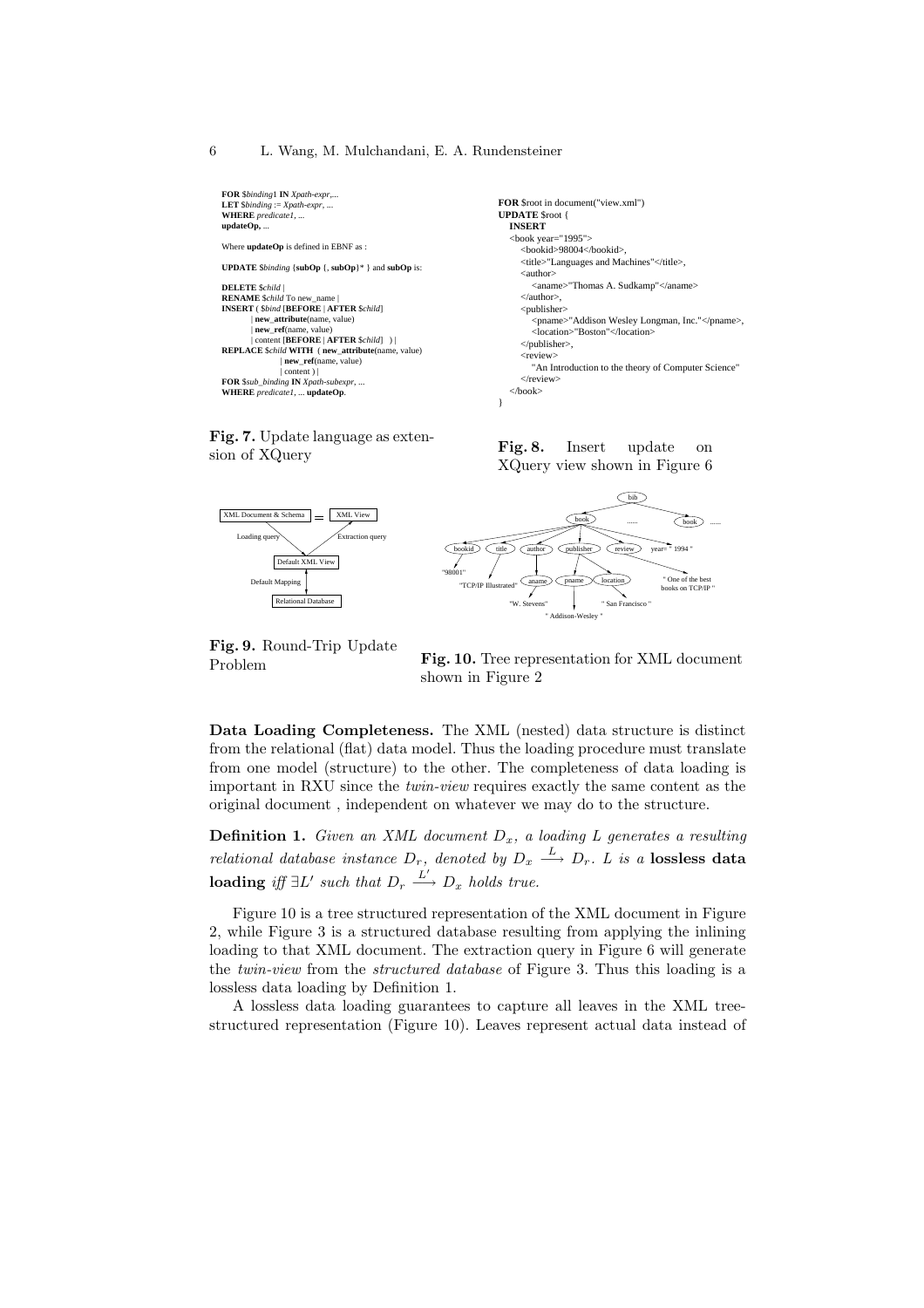document structure. Hence we will be able to reconstruct the XML document. While a lossy data loading may not have loaded some of leaves, hence is not sufficient for reconstruction. Most loading strategies presented in the literature, such as Inlining [17] and Edge [8], are all lossless data loadings.





Fig. 11. Comparison of constraints of XML schema, relational database schema and XML view schema



**Constraint Loading Completeness.** Given a relational database schema  $S_r$ and a view query  $Q$ , we define the constraints implied by the XML view as XML View Schema, which can be extracted by a mapping named constraint extraction mapping denoted by  $\hat{e}$ . As shown in Figure 11, an XML View Schema is a combination of a Filtered XML View Schema (FSchema)  $FS_v$  and an Extracted XML View Schema (ESchema)  $ES_v$ , thus denoted as  $S_v(ES_v, FS_v)$ . An FSchema, modeling the constraints extracted from the schema of any relation referenced by Q, is inferred by analyzing the relational database schema and filtering this schema using the view definition, hence denoted as  $FS_v = \hat{e}(S_r)$ . These constraints may include domain constraints, cardinality constraints, null constraints and hierarchical constraints. An ESchema consisting of constraints that can be inferred from the view query semantics is extracted by analyzing the view query expression, hence represented as  $ES_v = \hat{e}(Q)$ . They include cardinality constraints, hierarchical constraints and duplication constraints. The constraints implied in the view definition may not be consistent with the constraints imposed by the relational database schema. Hence the ESchema may conflict with the FSchema. This mismatch may cause some problem in the later update translation step. However, in RXU, we assume that the view schema is exactly the same as the original XML schema. Hence this mismatch problem will not arise. This assumption relies on the idea of *constraint loading completeness* and extraction query.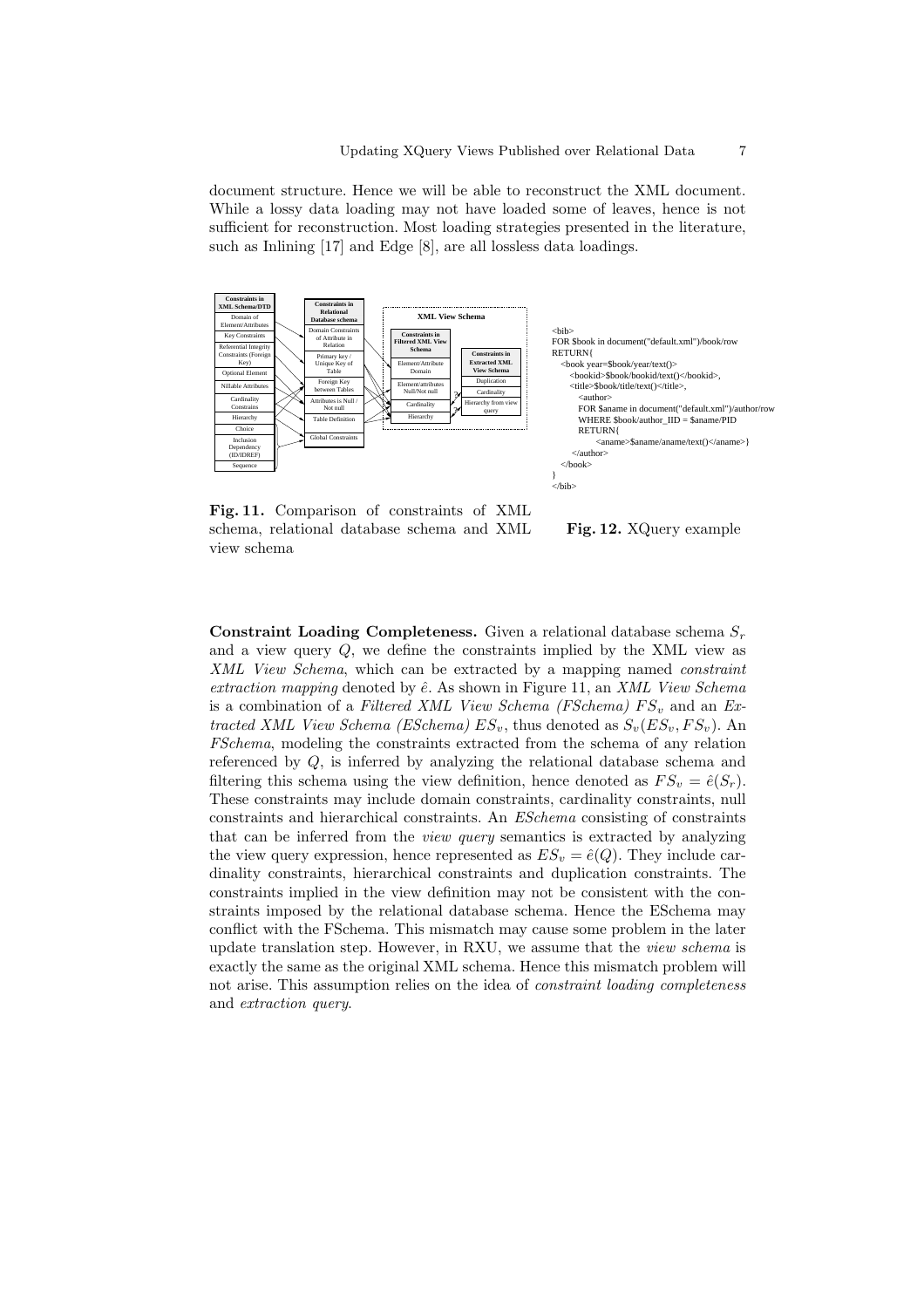**Definition 2.** Given an XML schema  $S_x$ , a loading L generates a structured database with schema  $S_r$ , denoted by  $S_x \stackrel{L}{\longrightarrow} S_r$ . L is a lossless constraint loading iff ∃Q be an extraction query generating an XML view with schema  $S_v = (\hat{e}(S_r), \hat{e}(Q))$ , such that  $S_v = S_x$  holds true.

An XML to relational database loading is a **lossless loading** iff it is both a lossless data loading as defined by Definition 1 and a lossless constraint loading as defined by Definition 2. Obviously the loading in RXU must be a lossless loading. Most loadings proposed in the literature are all lossless data loading strategies, however few of them are also lossless constraint loading strategies. For example, Edge [8] is a lossless data loading, while it is not a lossless constraint loading. In order for such loading strategies to be usable for RXU, it must accompany a constraint preserving loading such as proposed in [14].

### 4 On the View Updatability in RXU

Basic Concepts. We first review the relational data model and view definition framework. The notation used is shown in Table 1. A relational database is a combination of a set of relations and a set of integrity constraints. A *database* state, denoted by s, is an assignment of data values to relations such that the integrity constraints are satisfied. The database *status*, denoted by  $S$ , is the set of all possible database states. An data update of a relational database with status S is a mapping from S into S, denoted as  $\hat{u}: S \to S$ . A view V of a given relational database with status  $S$  is defined by a set of relations and a mapping f that associates with each database state  $s \in S$  a view state  $f(s)$ . In our case the mapping f is the view definition mapping expressed in an XQuery  $Q$ . The set  $f(S) = \{f(s) | s \in S\}$  is the *view status*. The set of view definition mappings on S is denoted as  $M(S)$ . A valid view update u on view state is an update that satisfies all the constraints of view schema.

|       | database status             |       | current database state                             |
|-------|-----------------------------|-------|----------------------------------------------------|
|       | view definition mapping     |       | $M(S)$ a set of view definition mappings on S      |
|       | $f(S)$ view status          |       | $f(s)$ view state associated with database state s |
| $H^T$ | set of all database updates | $H^v$ | set of all valid view updates                      |

Table 1. Notation table

Translation Criteria. We now discuss what is the criteria of translating an XML view update. By the Correctness Criteria, only the desired update is performed on the view, that is, it is consistent and has no view side effects. Given  $u \in U^v$ ,  $\exists u' \in U^r$  such that (a)  $u(f(s)) = f(u'(s))$ , (b)  $\forall s \in S$ ,  $uf(s) = f(s) \Rightarrow$  $u'(s) = s$ . In order to permit all possible changes but only in their simplest forms, the Simplicity Criteria requires that all candidate update translations satisfy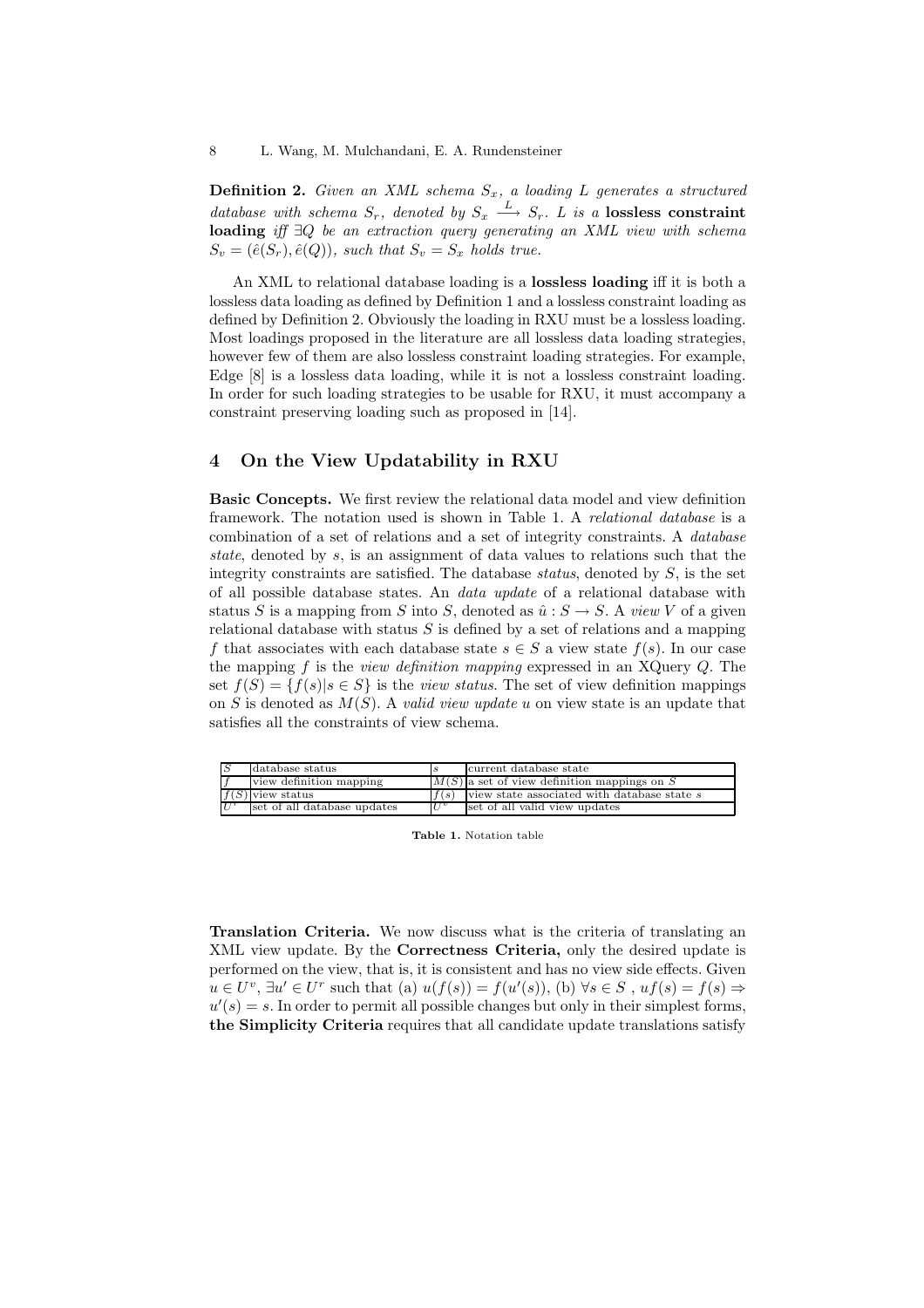the following rules [11]: (a) One step changes. Each database tuple is affected by at most one step of the translation for any single view update request. (b) Minimal changes. There is no valid translation that implements the request by performing only a proper subset of database requests. (c) Replacement cannot be simplified. That is, we always pick the simplest replace operation, e.g, a database replacement that does not involve changing the key is simpler than one where the key changes. (d) No insert-delete pairs. We do not allow candidate translations to include both deletions and insertions on the same tuple of the same relation. Instead they must be converted into replacements, which we consider simpler.

**Definition 3.** Given an update  $u \in U^v$  on view state  $f(s) \in f(S)$ , if  $\exists u' \in U^r$ that satisfies the correctness criteria defined above, u is called translatable for  $f(s)(also can be called f-translatable).$   $\tilde{f}(s)$  is called **updatable** by u. u' is named  $a$  correct translation for  $u$ . Further, if  $u'$  also satisfies the simplicity criteria defined above, we say  $u'$  is an optimized translation.

Updatability of RXU views. We now study the updatability of views in the RXU space. The view complement theory in [2] proposes that if a complementary view, which includes information not "visible" in the view, is chosen and is held constant, then there is at most one translation of any given view update. Although as described in [13], translators based on complements do not necessarily translate all translatable updates. It still provides us with a conservative computation for the set of translatable updates. This fits our RXU case well, since here the complement view always corresponds to a constant. We hence use the view complement theory to prove that any update on a twin-view is always translatable.

The complementary theory proposed in [2] can be explained as below.

**Definition 4.** Let  $f, g \in M(S)$ . We say that f is greater than g or that f determines g, denoted by  $f \geq g$ , iff  $\forall s \in S, \forall s' \in S, f(s) = f(s') \Rightarrow g(s) = g(s')$ .

**Definition 5.** Let  $f, g \in M(S)$ . We say that f and g are equivalent, denoted by  $f \equiv g$ , iff  $f \ge g$  and  $g \ge f$ .

**Definition 6.** Let  $f, g \in M(S)$ . The product of f and g, denoted by  $f \times g$ , is defined by  $f \times g(s) = (f(s), g(s)), \forall s \in S$ .

**Definition 7.** Let  $f \in M(S)$ . A view  $q \in M(S)$  is called a **complement** of f, iff  $f \times g \equiv 1$ . Further, g is the minimal complement of f iff (i) g is a complement of f, and (ii) if h is a complement of f and  $h \leq g$ , then  $h \equiv g$ .

Definition 4 can be interpreted as  $f \ge g$  iff whenever we know the view state  $f(s)$ , then we also can compute the view state  $g(s)$ . Definition 6 implies that the product  $f \times g$  "adds" to f the information in g. We denote the identity mapping on S as 1 and a constant mapping on S as  $0$ . In our case, the mapping query used to define the default XML view is mapping 1. And a XQuery such as  **is a constant mapping. According to Definition 7, if**  $f \times g \equiv 1$ **,**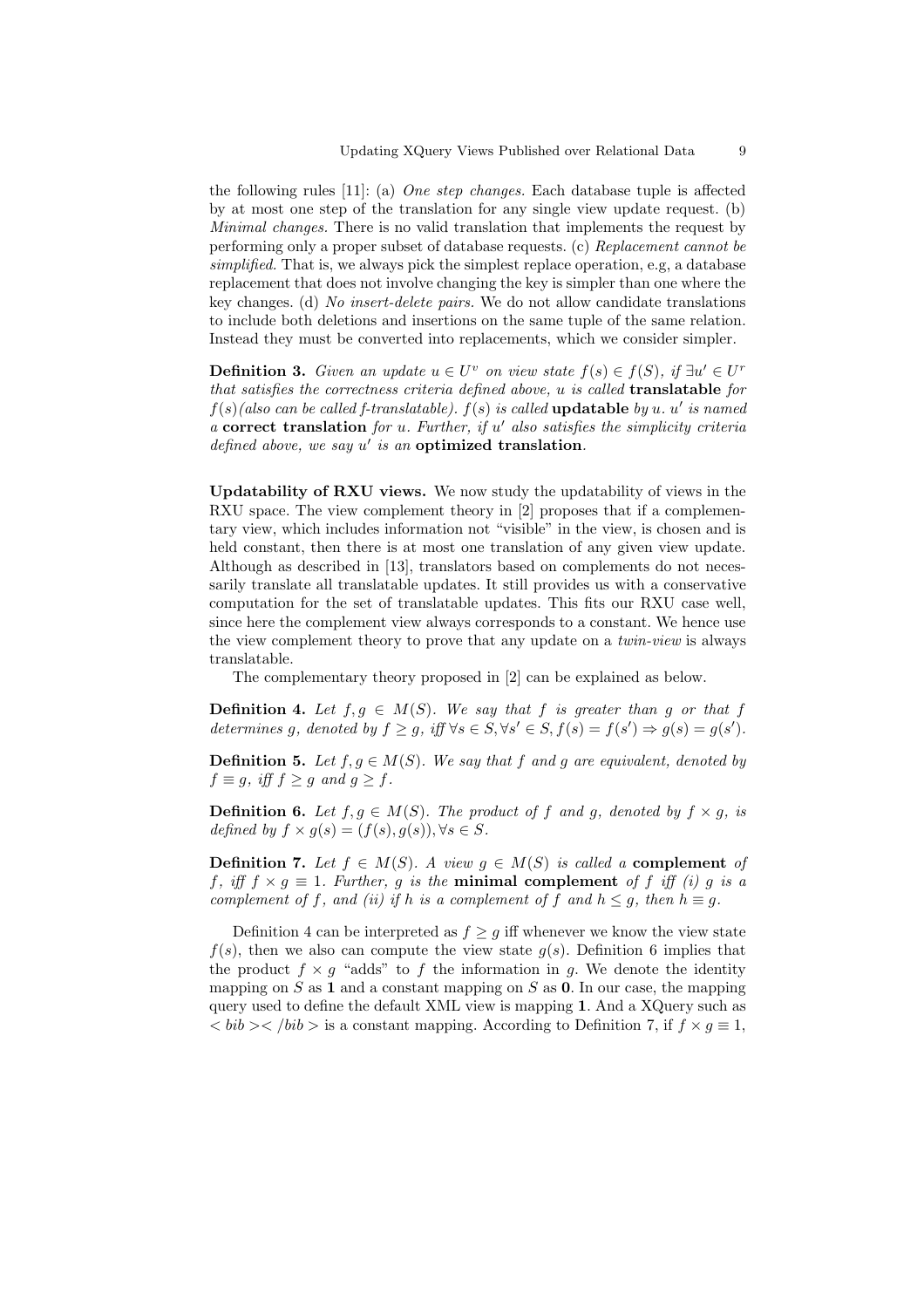then  $f, g$  contain sufficient information for computing the database, and the complementary view g contains the information not "visible" within the view  $f$ . For example, assuming the query in Figure  $6$  define a mapping  $f$ , the query in Figure 12 defines a mapping g, then  $f \ge g$  and  $g \times f \equiv 1$ . f is complement of g. **Lemma 1.** Given a complement g of f and a view update  $u \in U^v$ , u is g-

translatable iff  $\forall s \in S, \exists s' \in S$  so that  $f(s') = uf(s)$  and  $g(s') = g(s)$ .

This lemma is the complement theory, which implies that given a complement g of the view f and a view update  $u \in U^v$ , the translation of u that leaves g invariant is the desired translation satisfying our correctness criteria defined above. This is first presented in [9] as the "absence of side effects" feature. For the proof of this lemma, please refer to [2]. We now use this theory to prove that any update on the view of RXU is always translatable, as described below.

**Observation 1** Within the RXU case, given an XQuery view definition  $f$  defined over the relational state s,  $\forall u \in U^v$ , u is translatable by Definition 3.

Proof. (i) Since the mapping query defining the default XML view is 1, according to Definition 5, in RXU,  $\forall f, f \equiv 1$ . This is because we can always compute the default XML view from the view state  $f(s)$  by using the loading mapping, that is  $f \geq 1$ , while  $1 \geq f$  always holds true. (ii) Since **0** is the complement of 1, while  $f \equiv 1$ , then **0** is the complement view of f. (iii)  $\forall u \in U^v$ , let  $f(s') = uf(s)$ , then  $\mathbf{0}(s') = \mathbf{0}(s)$ . Thus, by Lemma 1, u is always translatable.

## 5 Rainfall — Our Approach for XQuery View Update

Updating through an XML view can be broken into three separate but consecutive processes:

- Information Preparation. This process analyzes the XQuery view definition to provide us with a prior knowledge about the relationship of the view with the relational database, that is, extracting the view schema. It also performs pre-checking of updates issued on the view to reject invalid updates using the view schema.
- $-$  Update Decomposition. This is the key process of the XML update translation to bridge the XQuery model and the relational query model. The given XML update request is decomposed into a set of valid database operations, with each being applied to a single relation.
- Global Integrity Maintenance. Because of the structural model of the relational database with its integrity constraints, the database operations resulting from the *decomposition* process may need to be propagated globally throughout the base relations to assure the consistency of the relational database.

We hence call our strategy a *decomposition-based update strategy*. Our update strategy will generate an optimized update translation which follows the simplicity criteria defined in Section 4. For details on our update translation strategy, please refer to [21].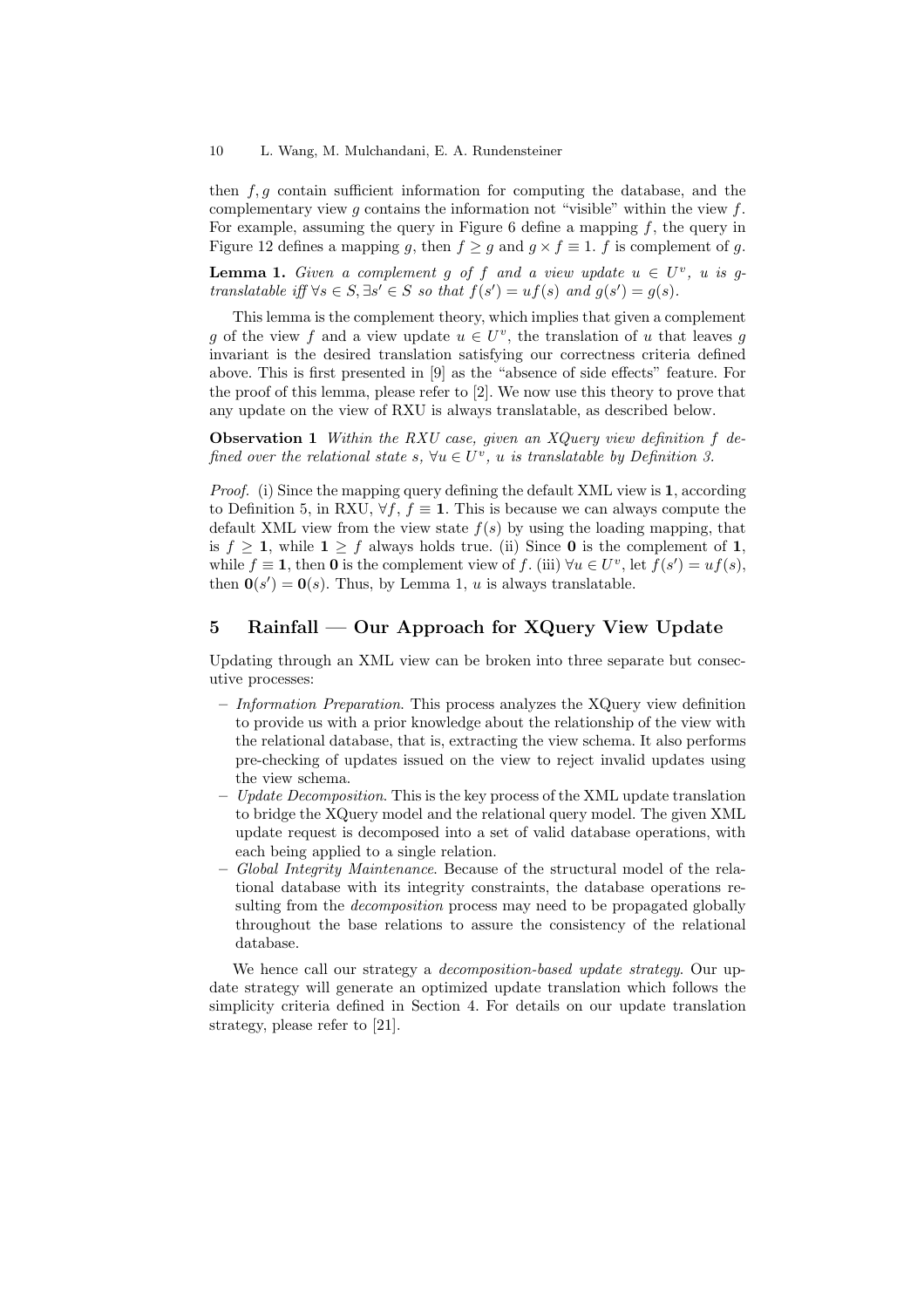#### 5.1 System Framework

Figure 13 depicts the architecture of our *Rainfall* update system, which is an extension of the base XML query engine Rainbow [22]. Rainbow is an XML data management system designed to support XQuery processing and optimization based on an XML algebra with the underlying data store being relational.



Fig. 13. Architecture of Rainbow query engine with update extension

An XML view or update query is first passed to the XQuery parser for syntax checking. We have extended the Kweelt XQuery parser [16] to support the update grammar (Figure 7). The XAT generator and View composer of the Rainbow query engine generates an algebraic representation of XQuery called XML algebra tree (XAT). For a description of XQuery processing in Rainbow refer to [23].

The Rainfall update system takes the above XAT from the Rainbow query engine. An Infomation Collector first identifies all the relations related to the view and their relationships. It then collects their schemas and integrity constraints. This information is stored in a metadata structure, which will serve as view schema as defined in Section 3. After that, a View Analyzer studies the key features of the XQuery view definition to prepare a translation policy. The Valid Update Checker examines if the user update query is valid or not. Invalid updates are rejected, while valid updates will be prepared for further processing. Then, the Update Decomposer will decompose the translatable update query into several smaller-granularity update queries, each defined on a single relational table. The Update Propagator then analyzes what type of propagated update should be generated to keep the integrity constraints of the relational database satisfied. It also records the propagated updates into a metadata structure for the next translation step. Finally, the Update Translator translates the update information in the metadata structure into SQL update statements. These statements will be submitted to the relational database engine for execution.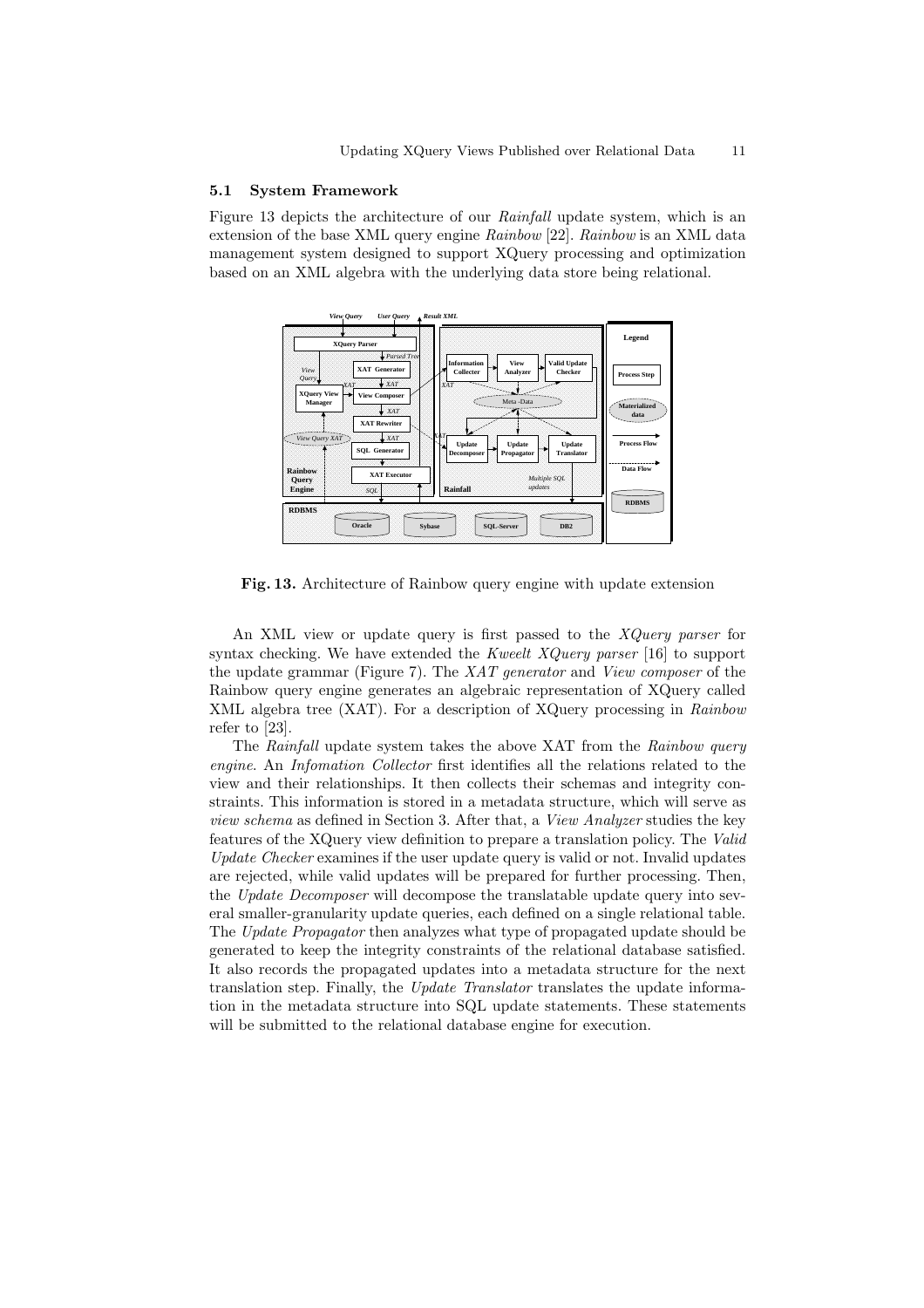#### 6 Experiments

We conducted several experiments on our *Rainfall* update system to assess the performance of our update translation strategy in RXU case. We first show the update translation over XML re-loading to claim that update translation is indeed viable in practice. We then show our update translation strategy is pretty stable and efficient in different update scenarios. In the last experiment, we describe the performance of each translation step. If not stated otherwise, all experiments use the XML schema from our running example in Figure 1. The XML data is randomly being generated. The test system is  $Intel(R)$  Celeron(TM) 733MHz processor, 384M memory, running Windows2000.



Fig. 14. Performance comparison of re-loading and update translation, shared inlining loading, delete update.

Fig. 15. Performance comparison for different update types, file-size  $= 800$ elements/file.

(1) Experiment on Updating vs. Loading. We evaluate the cost of the translation of an XML update specified against an XML virtual view (Figure 6) into a relational update that then is executed against the relational database. We compare it against re-loading the XML data into relational data store after directly being applied the update on the original XML document (Figure 14). We use a delete update on the view defined in Figure 6. The loading strategy used is shared inlining [17]. We observe that as the XML file size increases in the number of elements in the XML document, the re-loading time increases linearly in the size of the file. The update translation remains fairly steady. Thus the update translation is an efficient mechanism and indeed appears to be viable in practice.

(2) Experiment on Translation for Different Update Types. The performance of different update types is compared in Figure 15. The underlying relational database and view query are the same as in experiment 1. Update operations considered are delete, insert and replace on the view. We find that all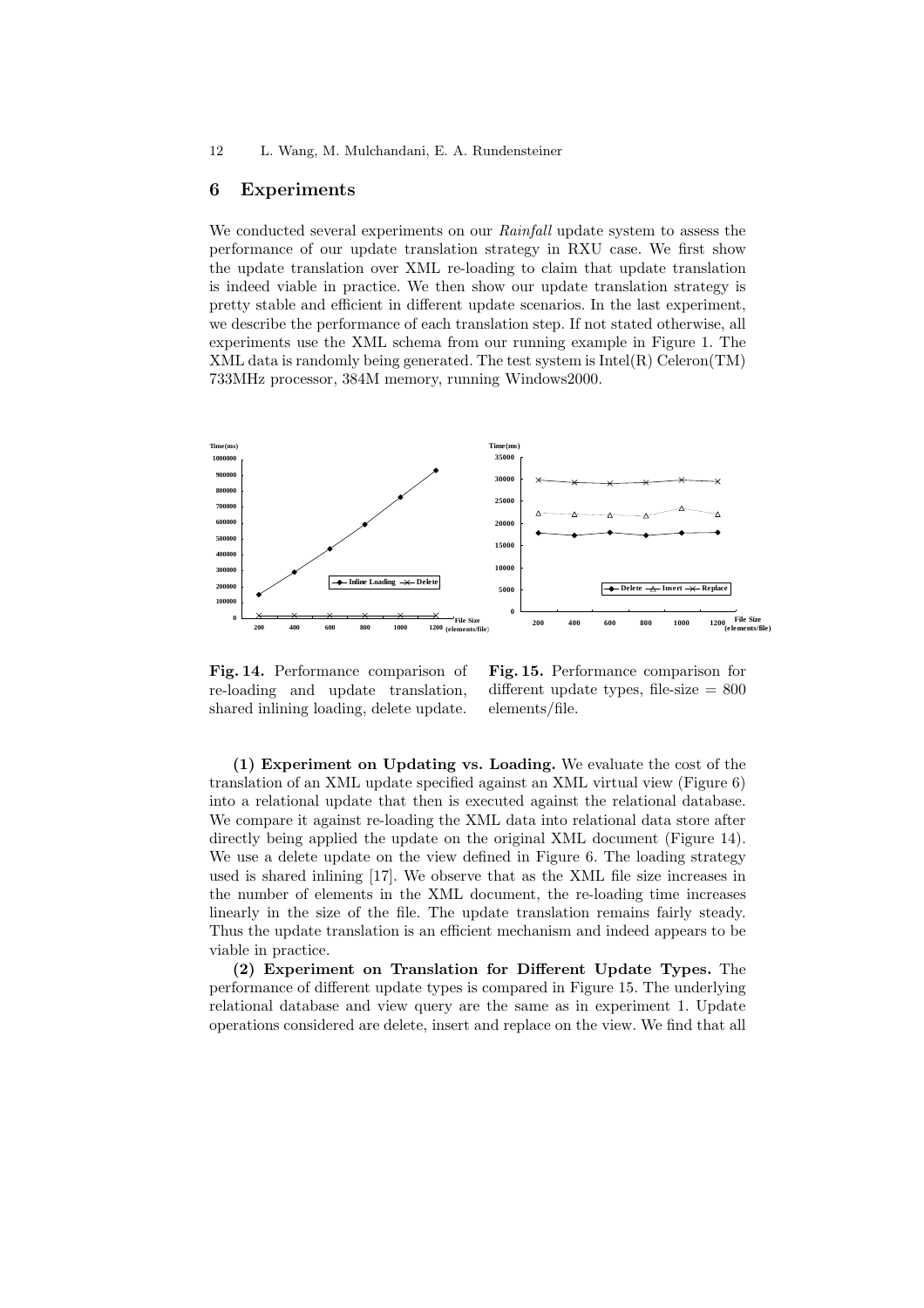

Fig. 16. Comparison of translation steps for different update types

three types of update costs are fairly stable even for increasing file sizes. Delete is the cheapest operation. While replace is the most expensive, it is still cheaper than performing a combination of a delete followed by an insert. This is the reason for the forth simplicity criteria described in Section 4. Given that only the last step of execution actually touches the relational data, the database size does not have much impact on the overall performance.

(3) Experiment on Translation Steps for Different Update Types. For the same experimental setup as in experiment 2, we now break down the costs for the different steps of update translation for the three update types. The result is shown in Figure 16. The result shows that the XAT optimization takes more time compared to XAT generation and update translation. We merge the user XAT and mapping XAT query trees, and optimize the merged XAT before we start the other update translation steps. The reason for this step is to simplify the XAT. Another costly step is the view analysis which analyzes the view structure, finds the related relations and their relationships and thus prepares for update translation.

#### 7 Related Work

The view update problem has been studied in depth for relational databases. [9] is one of the first works dealing with view updates for relational databases. It stipulated a notion of correct translation, and described several conditions for the existence of such translation in the case of a clean source, that is updating a clean source will not generate any view side-effect. An abstract formulation of the update translation problem is given by the view complementary theorem in [7, 2] which uses the complement of a view to resolve the ambiguity in mapping between old and new database states. Finally, [11, 12, 1] study the view update problem for SPJ queries on relations that are in Boyce-Codd Normal Form. Our work follows [7] to prove the correct translatability. However, it is more complex than the pure relational view update problem, since not only do all the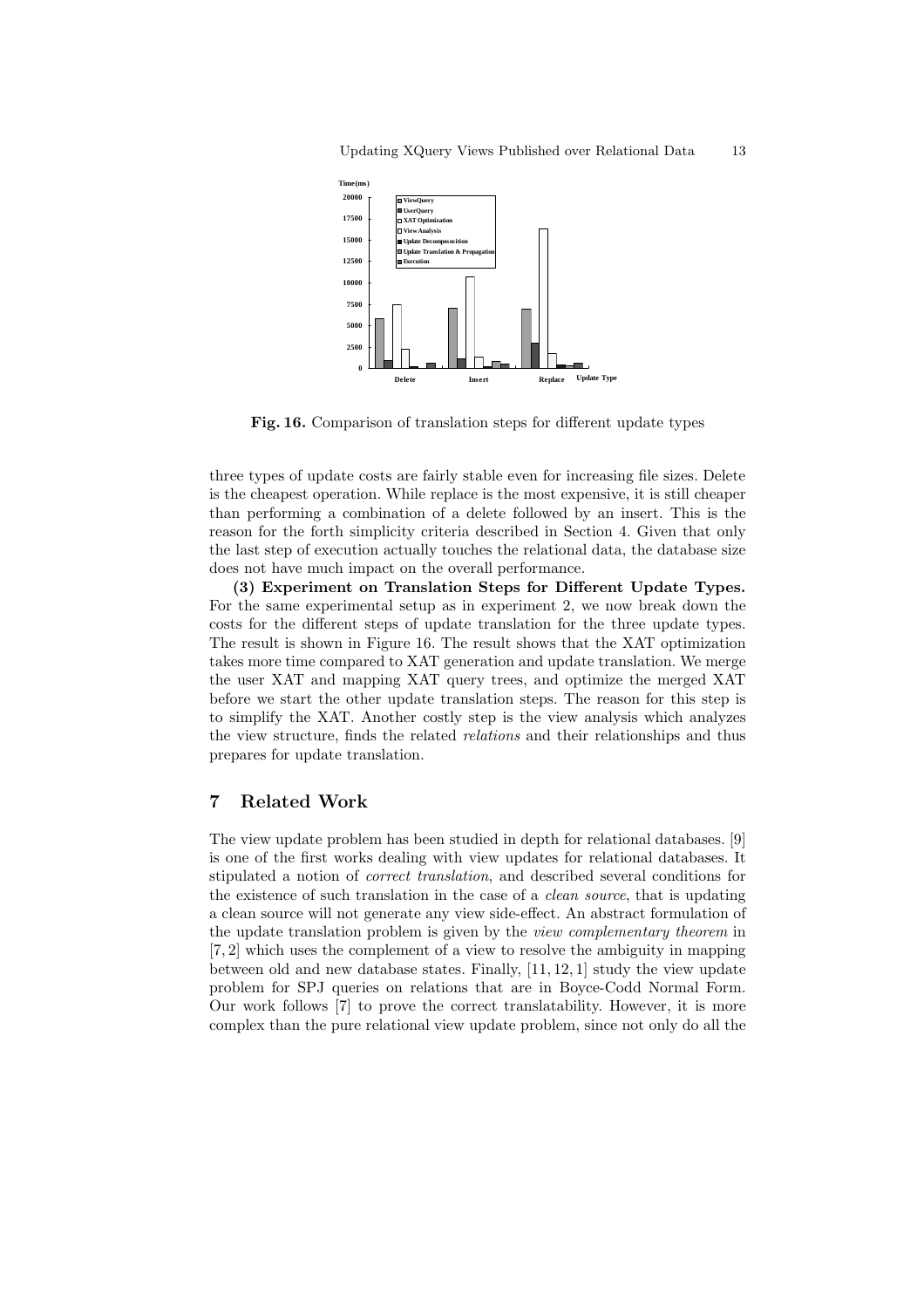#### 14 L. Wang, M. Mulchandani, E. A. Rundensteiner

problems in the relational context still exist in the XML semantics context, but in addition we have to address the mismatch coming from the two distinct data models. Our constraint mapping in Figure 11 takes this mismatch into account, thus addressing some of the key issues in the XML context.

Closely related to the work of [9], in [3], view update translation algorithms of [11] have been further extended for object-based views. However, an XML model has features in its schema and query language distinct from those in the OO model. The algebraic framework and the update decomposition strategy used in our system bridges the nested XQuery with SQL model gap. They thus provide us with a clear solution for view update translation.

The XML view update problem has not yet been much addressed by the database community. [15] introduces the XML view update in SQL-Server2000, based on a specific annotated schema and update language called updategrams. Different with their work, our update system explores in general the XML view update problem instead of a system-specific solution, though we have also implemented our ideas to check their feasibility. One of the recent work [18] presents an XQuery update grammar, and studies the performance of updates assuming that the view is indeed translatable and has in fact already been translated using a fixed shredding technique, that is inlining [17]. Instead of assuming update always translatable, our work addresses how the updatability infected by XML nested structure. The proposed solution is not limited in specific loading strategy. The most recent work [4] studies the updatability of XML view using nested relational algebra. By assuming the algebra representation of view do not include unnest operator, while nest operator occur last, and won't affect the view udpatability. However, by using XQuery to define the view, the unnested operator is unavoidable. Also, since the order of nest operator will decide the hierarchy of XML view, it will affect the view updatability. Compared to their work, updating XQuery view problem tackled in our paper is more complex.

# 8 Conclusions

In this paper, we have characterized the round-trip based XQuery view update problem in the context of XML views being published over relational databases. We prove that the updates issued on the view within this problem space are always translatable. A decomposition-based update translation approach is described for generating optimized update plans. A system framework for implementing this approach is also presented. Its performance is studied in various scenarios. Although we base our discussion and have implemented the update strategy in the context of the Rainbow XML management system, both the concepts and the algorithms can easily be applied to other systems.

#### References

1. A. M. Keller. The Role of Semantics in Translating View Updates. IEEE Transactions on Computers, 19(1):63–73, 1986.